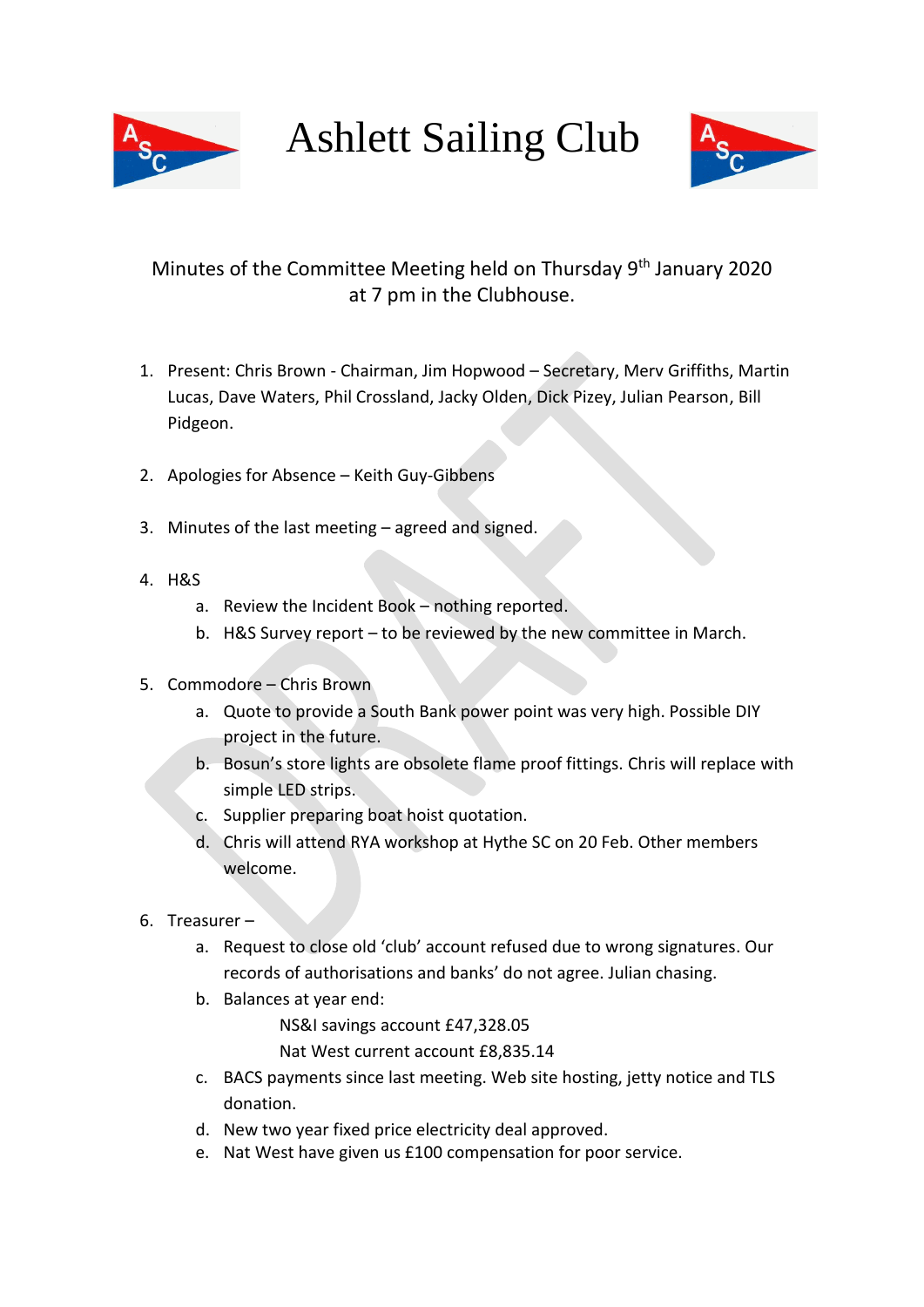- f. Colette Hemstritch-Johnston hired as contract bookkeeper. First draft profit and loss account for the financial year ending 31<sup>st</sup> December shows income of £65,925 and expenditure of £69,273, in line with expectations.
- 7. Hon Sec Jim Hopwood
	- a. Annual report outline content agreed. Contributions to Jim by end January.
	- b. AGM date and place confirmed. Notice approved.
- 8. Projects Phil Crossland
	- a. Jetty issues. Public notice published in the Echo, responses due by  $16<sup>th</sup>$ January. Phil answering lots of detailed questions from Natural England and others. MMA costs £3600 and rising but no invoices yet. Contractor being very helpful but due to other work may not be able to start for 2 months.
- 9. Creek Mervyn Griffiths
	- a. RASCAL moved into boat shed for further cleaning and painting.
	- b. Furthest port hand post falling over, plan to replace with a buoy.
	- c. Many mooring buoys not numbered some not in use? Phil to recirculate draft note on mooring rules and sanctions.
	- d. Three day work party this weekend focused on RASCAL.
	- e. Red tractor advertised in Gumtree and local media. Lots of interest but people looking for agricultural version – ours is industrial so few fittings.
- 10. Compound Martin Lucas
	- a. Allocated two spaces, waiting for boats to arrive
	- b. Three spaces left due to boat movements
	- c. Compound payment info. Jim can confirm future payments, still chasing a 'club' account statement.
- 11. Boat House, Creek News and Petty Cash Jacky Olden
	- a. Creek News articles needed.
	- b. Agreed Creek News should continue based on members' contributions. The Newsletter and Annual Report will cover club notices and activities.
- 12. Membership Dick Pizey
	- a. Martin Elliott membership approved.
	- b. Two applications pending.
	- c. Revised membership classes agreed. Jim to draft revised rules.
	- d. New website launched Dick congratulated for a good job.
	- e. New on line booking system to be trialled.